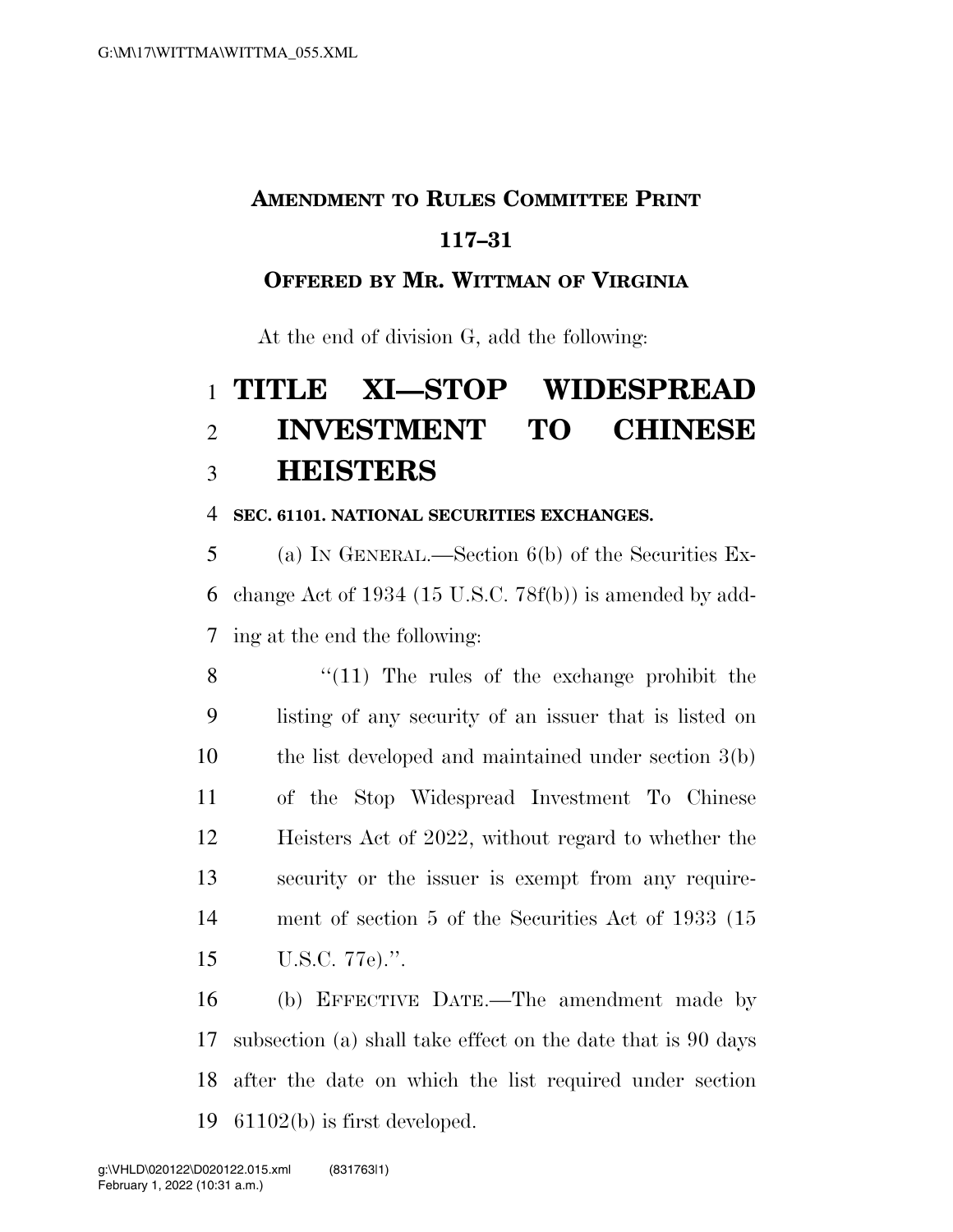| $\mathbf{1}$   | SEC. 61102. LIST OF INTELLECTUAL PROPERTY VIOLATORS |
|----------------|-----------------------------------------------------|
| $\overline{2}$ | FROM THE PEOPLE'S REPUBLIC OF CHINA.                |
| 3              | (a) DEFINITIONS.—In this section:                   |
| $\overline{4}$ | (1) APPROPRIATE CONGRESSIONAL COMMIT-               |
| 5              | TEES.—The term "appropriate congressional com-      |
| 6              | mittees" means-                                     |
| 7              | (A) the Committee on Armed Services of              |
| 8              | the Senate;                                         |
| 9              | (B) the Committee on Foreign Relations of           |
| 10             | the Senate;                                         |
| 11             | (C) the Committee on Banking, Housing,              |
| 12             | and Urban Affairs of the Senate;                    |
| 13             | (D) the Select Committee on Intelligence            |
| 14             | of the Senate;                                      |
| 15             | (E) the Committee on Commerce, Science,             |
| 16             | and Transportation of the Senate;                   |
| 17             | (F) the Committee on Armed Services of              |
| 18             | the House of Representatives;                       |
| 19             | (G) the Committee on Foreign Affairs of             |
| 20             | the House of Representatives;                       |
| 21             | (H) the Committee on Financial Services             |
| 22             | of the House of Representatives;                    |
| 23             | (I) the Permanent Select Committee on In-           |
| 24             | telligence of the House of Representatives; and     |
| 25             | (J) the Committee on Energy and Com-                |
| 26             | merce of the House of Representatives.              |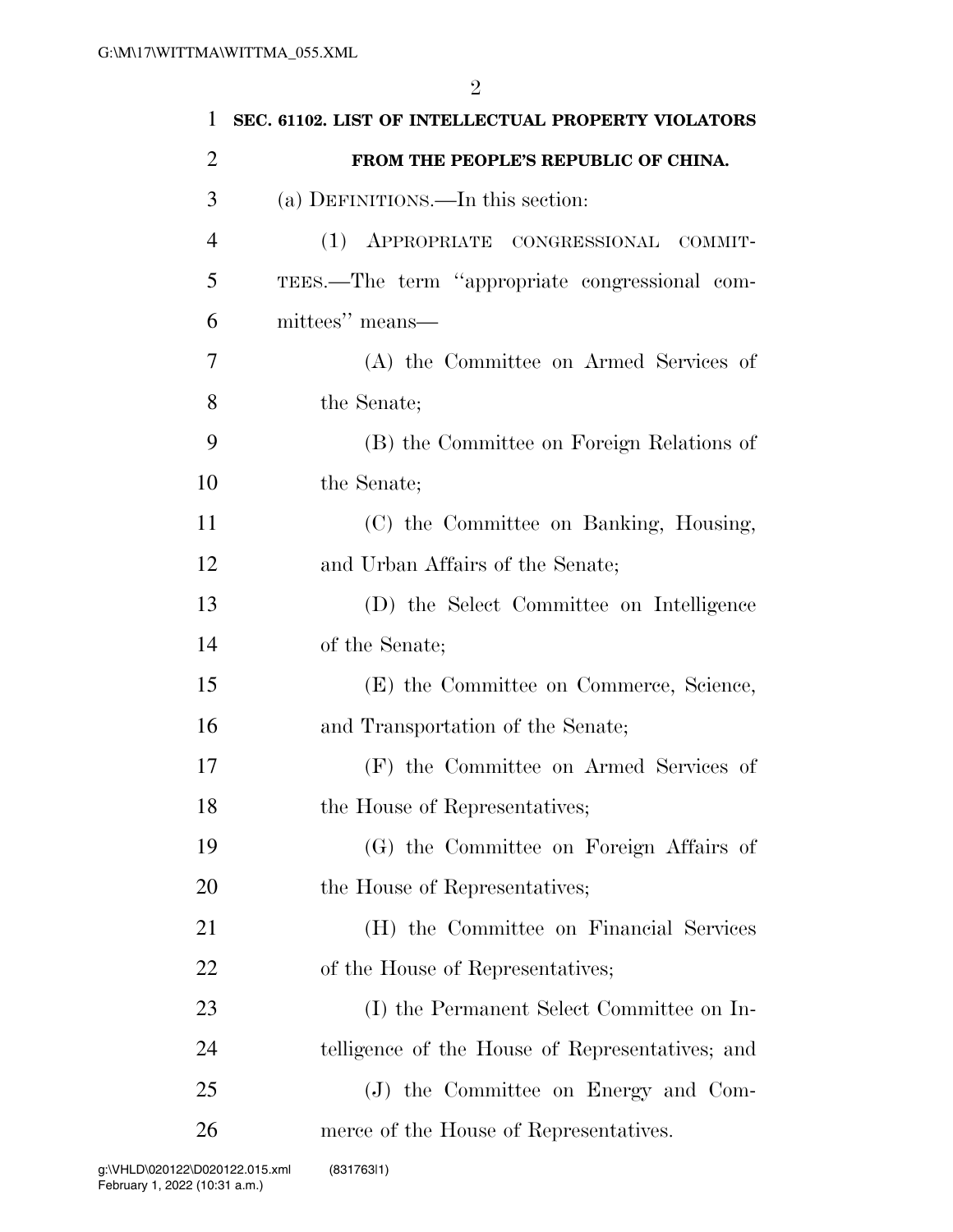| $\mathbf{1}$   | (2) CHINESE ENTITY.—The term "Chinese en-             |
|----------------|-------------------------------------------------------|
| $\overline{2}$ | tity" means an entity organized under the laws of     |
| 3              | the People's Republic of China or otherwise subject   |
| $\overline{4}$ | to the jurisdiction of the Government of the People's |
| 5              | Republic of China.                                    |
| 6              | (3) INTELLECTUAL PROPERTY.—The term "in-              |
| 7              | tellectual property" means—                           |
| 8              | (A) any work protected by a copyright                 |
| 9              | under title 17, United States Code;                   |
| 10             | (B) any property protected by a patent                |
| 11             | granted by the United States Patent and               |
| 12             | Trademark Office under title 35, United States        |
| 13             | Code;                                                 |
| 14             | (C) any word, name, symbol, or device, or             |
| 15             | any combination thereof, that is registered as a      |
| 16             | trademark with the United States Patent and           |
| 17             | Trademark Office under the Act entitled "An           |
| 18             | Act to provide for the registration and protec-       |
| 19             | tion of trademarks used in commerce, to carry         |
| 20             | out the provisions of certain international con-      |
| 21             | ventions, and for other purposes", approved           |
| 22             | July 5, 1946 (commonly known as the                   |
| 23             | "Lanham Act" or the "Trademark Act of                 |
| 24             | 1946") (15 U.S.C. 1051 et seq.);                      |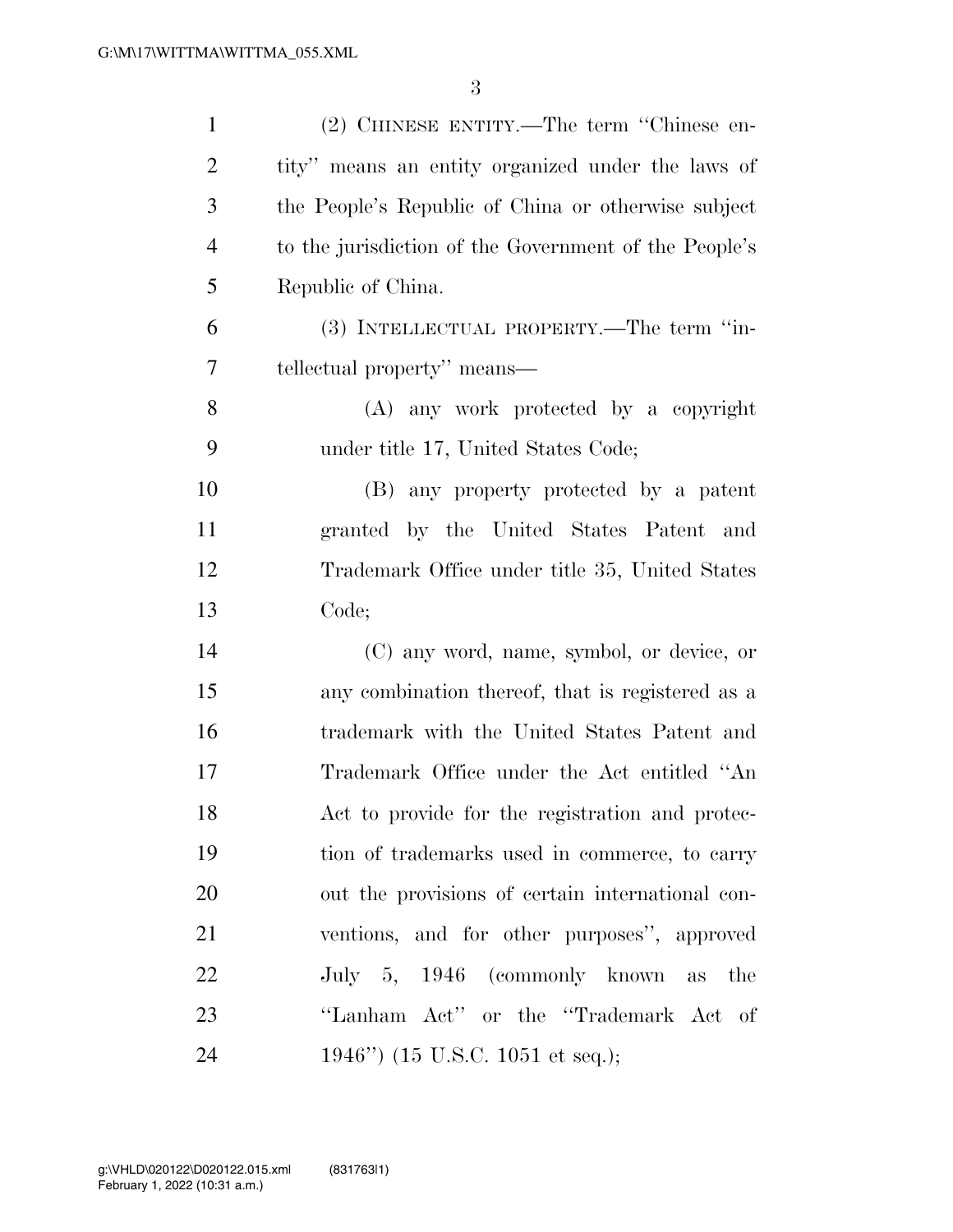| $\mathbf{1}$   | (D) a trade secret (as defined in section                   |
|----------------|-------------------------------------------------------------|
| $\overline{2}$ | 1839 of title 18, United States Code); or                   |
| 3              | (E) any other form of intellectual property.                |
| $\overline{4}$ | (4)<br>UNITED STATES PERSON.—The<br>term                    |
| 5              | "United States person" means—                               |
| 6              | (A) a United States citizen or an alien law-                |
| 7              | fully admitted for permanent residence to the               |
| 8              | United States; or                                           |
| 9              | (B) an entity organized under the laws of                   |
| 10             | the United States or any jurisdiction within the            |
| 11             | United States, including a foreign branch of                |
| 12             | such an entity.                                             |
| 13             | (b) DEVELOPMENT OF LIST.—Not later than 180                 |
| 14             | days after the date of enactment of this Act, the United    |
| 15             | States International Trade Commission (referred to in       |
| 16             | this section as the "Commission"), in consultation with     |
|                | 17 the United States Trade Representative and the head of   |
| 18             | any other Federal agency that the Commission considers      |
| 19             | appropriate, shall develop and maintain a list of each Chi- |
| 20             | nese entity that is using intellectual property stolen, or  |
| 21             | otherwise obtained without authorization, from a United     |
| 22             | States person.                                              |
| 23             | (c) UPDATES TO ENTITY LIST — The Commission                 |

 (c) UPDATES TO ENTITY LIST.—The Commission shall update the list required under subsection (b) not less frequently than quarterly.